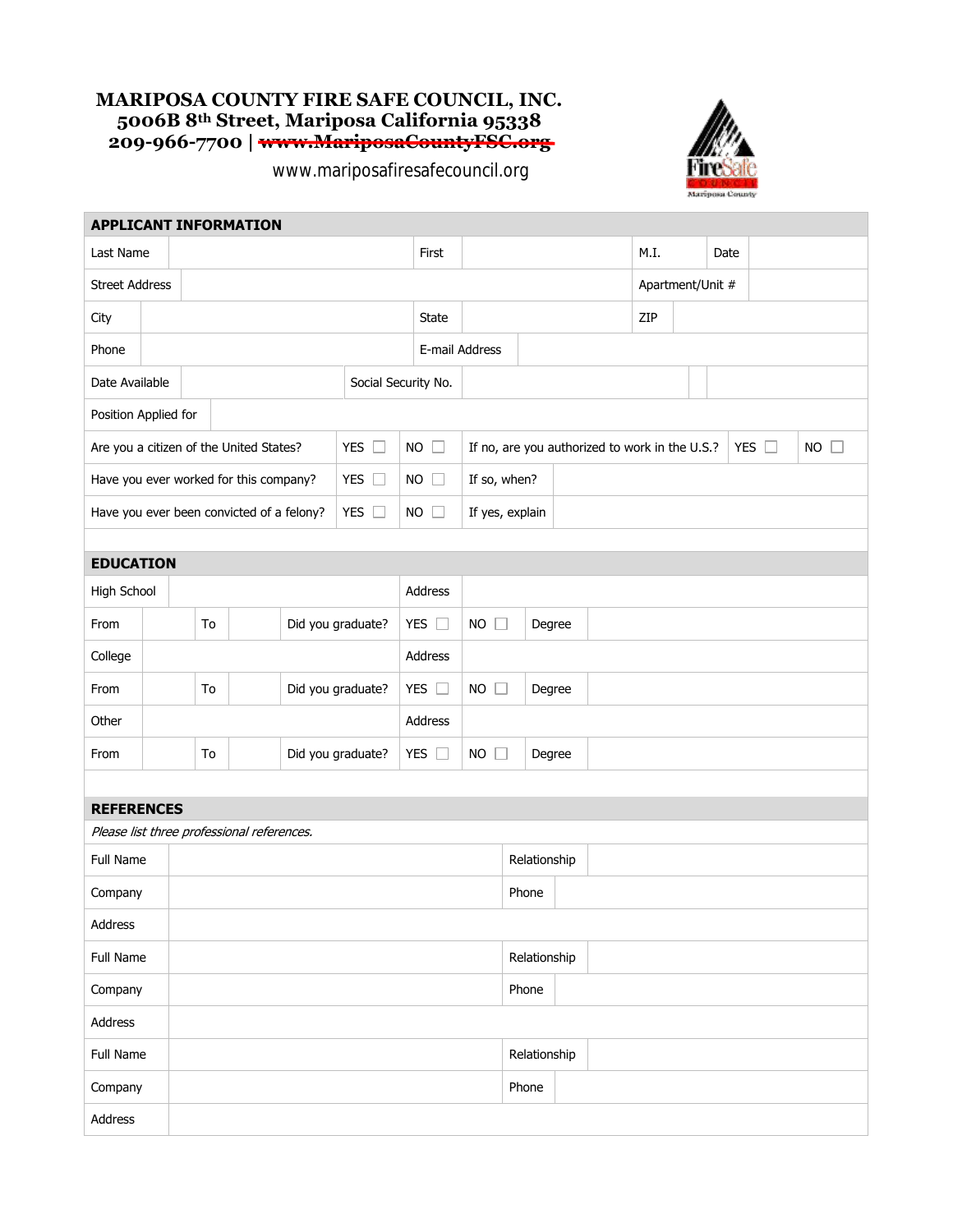| PREVIOUS EMPLOYMENT              |    |                                                          |                |  |  |  |  |  |  |
|----------------------------------|----|----------------------------------------------------------|----------------|--|--|--|--|--|--|
| Company                          |    |                                                          | Phone          |  |  |  |  |  |  |
| Address                          |    |                                                          | Supervisor     |  |  |  |  |  |  |
| Job Title                        |    |                                                          |                |  |  |  |  |  |  |
| Responsibilities                 |    |                                                          |                |  |  |  |  |  |  |
| From                             | To | Reason for Leaving                                       |                |  |  |  |  |  |  |
|                                  |    | May we contact your previous supervisor for a reference? | $NO$ $\square$ |  |  |  |  |  |  |
| Company                          |    |                                                          | Phone          |  |  |  |  |  |  |
| Address                          |    |                                                          | Supervisor     |  |  |  |  |  |  |
| Job Title                        |    |                                                          |                |  |  |  |  |  |  |
| Responsibilities                 |    |                                                          |                |  |  |  |  |  |  |
| To<br>Reason for Leaving<br>From |    |                                                          |                |  |  |  |  |  |  |
|                                  |    | May we contact your previous supervisor for a reference? | $NO$ $\Box$    |  |  |  |  |  |  |
| PREVIOUS EMPLOYMENT CONT         |    |                                                          |                |  |  |  |  |  |  |
| Company                          |    |                                                          | Phone          |  |  |  |  |  |  |
| Address                          |    |                                                          | Supervisor     |  |  |  |  |  |  |
| Job Title                        |    |                                                          |                |  |  |  |  |  |  |
| Responsibilities                 |    |                                                          |                |  |  |  |  |  |  |
| From                             | To | Reason for Leaving                                       |                |  |  |  |  |  |  |
|                                  |    | May we contact your previous supervisor for a reference? | $NO$ $\square$ |  |  |  |  |  |  |
| Company                          |    |                                                          | Phone          |  |  |  |  |  |  |
| Address                          |    |                                                          | Supervisor     |  |  |  |  |  |  |
| Job Title                        |    |                                                          |                |  |  |  |  |  |  |
| Responsibilities                 |    |                                                          |                |  |  |  |  |  |  |
| From                             | To | Reason for Leaving                                       |                |  |  |  |  |  |  |
|                                  |    | May we contact your previous supervisor for a reference? | $NO$ $\square$ |  |  |  |  |  |  |
|                                  |    |                                                          |                |  |  |  |  |  |  |
| PREVIOUS EMPLOYMENT CONT.        |    |                                                          |                |  |  |  |  |  |  |
| Company                          |    |                                                          | Phone          |  |  |  |  |  |  |
| Address                          |    |                                                          | Supervisor     |  |  |  |  |  |  |
| Job Title                        |    |                                                          |                |  |  |  |  |  |  |